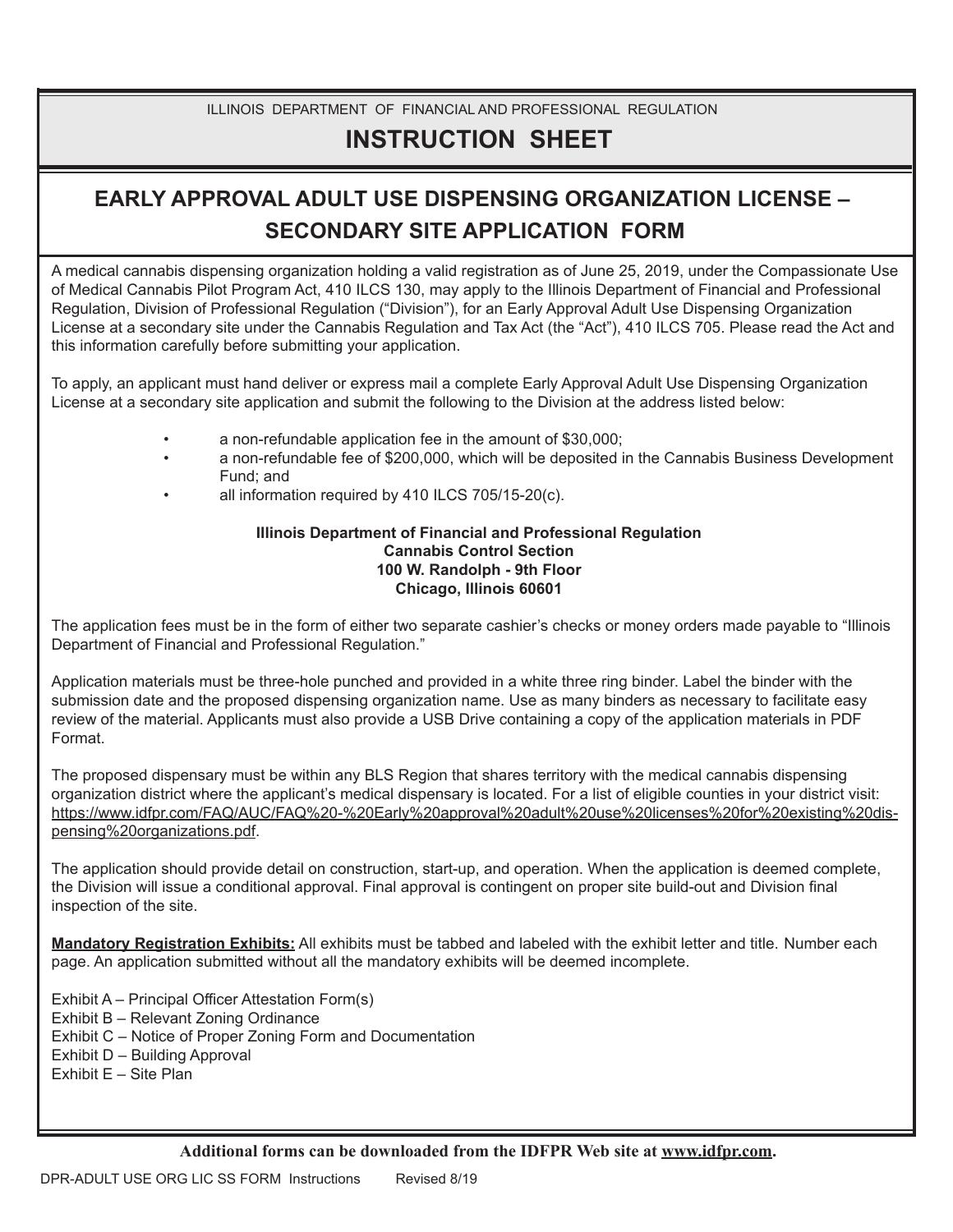## Exhibit F – Floor Plan

Exhibit G – Operation and Management Practices Plan

Exhibit H – Bond or Escrow Account Information

Exhibit I – Table of Organization, Ownership, and Control

- Exhibit J Business Entity Operating Agreement, By-Laws, or Articles of Incorporation
- Exhibit K Photocopy of Non-Refundable License Fee
- Exhibit L Photocopy of Cannabis Business Development Fee

## **Prospective Principal Officer Fingerprints:**

Pursuant to Section 5-20(a) of the Act, all cannabis business establishment prospective principal officers, board members, and agents shall submit fingerprints to the Department of State Police in the form and manner prescribed by the Department of State Police. Prospective principal officers who have submitted fingerprints to the Division within one year of the date this application is submitted do not need to submit new fingerprints with this application. However, the Division reserves the right to require principal officers to submit fingerprints at any point prior to the renewal of this license.

#### **Applying as a New Business Entity:**

This application may be submitted by the holder of a medical cannabis dispensing organization registration issued pursuant to 410 ILCS 130. A different business entity with identical: (1) individual owners or members; (2) divisions of percentages of ownership; and (3) distributions of profits as those holding a medical cannabis dispensing organization license is eligible to apply for an Early Approval Adult Use Dispensing Organization License at a secondary site.

## **Reasons for Application Denial:**

An application may be denied for any of the following reasons:

- 1) The applicant failed to submit the materials required by the Act and this Application;
- 2) The applicant selected a location that is not in compliance with the Act or local zoning rules, and it cannot cure the zoning or location deficiency in a reasonable time;
- 3) The applicant does not meet the requirements of the Act;
- 4) One or more of the prospective principal officers has been convicted of an offense that would impair their ability to perform the functions of a principal officer;
- 5) The applicant or any principal officer is out of compliance with applicable tax laws;
- 6) The applicant has documented compliance violations;
- 7) One or more of the principal officers fails to remain compliant under the Act;
- 8) One or more of the principal officers is under 21 years of age; or
- 9) The applicant fails to pay the required fees.

If the Division, after notice to the applicant, denies the application and the applicant contests the denial of licensure, it shall be entitled to an administrative hearing in accordance with the Act and Civil Administrative Code.

#### **Next Steps:**

After the Division has received the application packet, it will review the materials and issue a request for additional information or a conditional approval. The dispensary must not open until it has passed final inspection and the Division has issued a license.

If the Division issues the applicant an Early Approval Adult Use Dispensing Organization License, the dispensing organization may not purchase cannabis from an early approval adult use cultivation center until December 1, 2019 (410 ILCS 705/20-10(h)) or sell cannabis, cannabis-infused products, paraphernalia, and related items to purchasers until January 1, 2020 (410 ILCS 705/15-20(m)).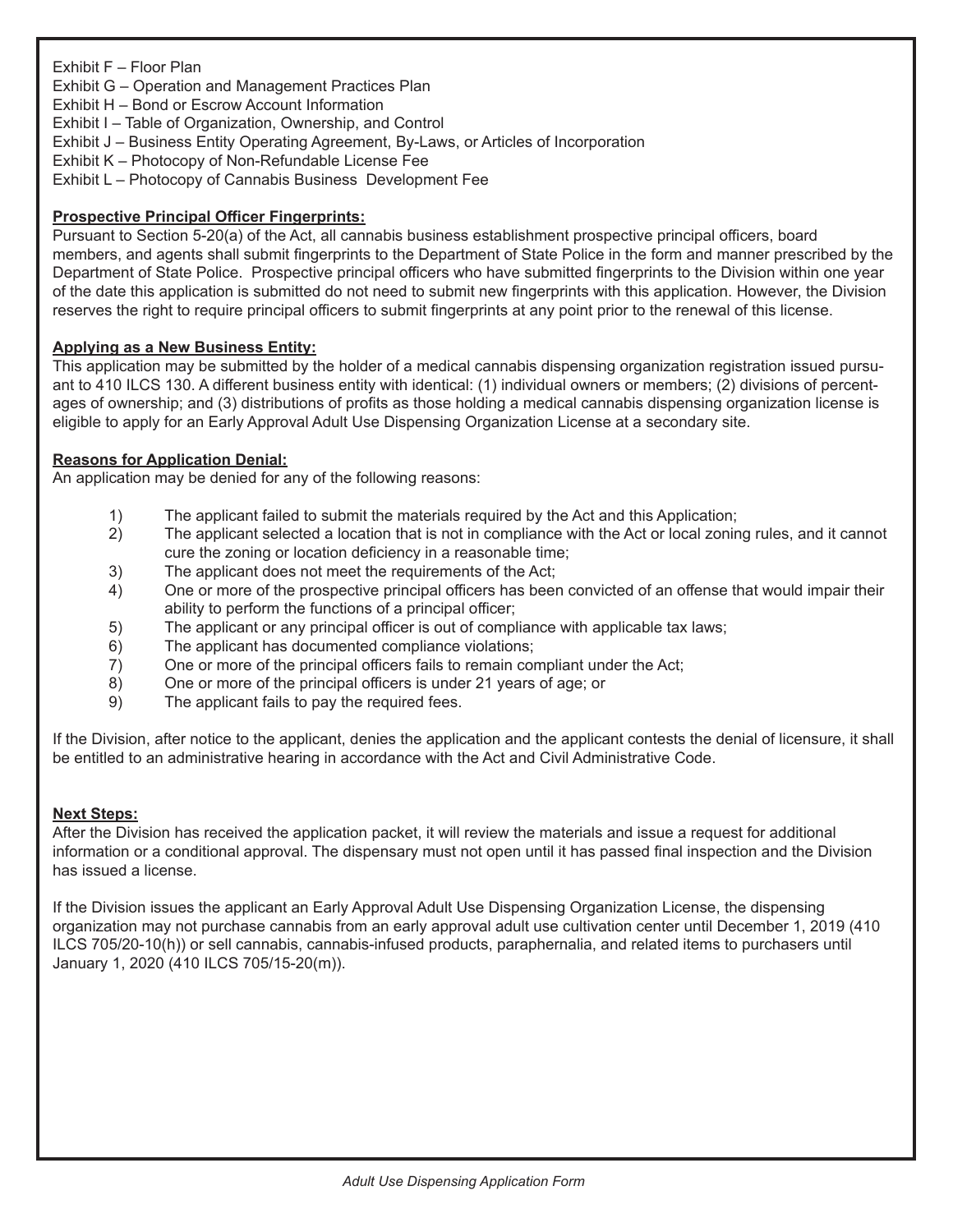| IMPORTANT NOTICE: Completion of this form is necessary for consideration for licensure.                    | <b>FOR OFFICIAL USE ONLY</b>              |
|------------------------------------------------------------------------------------------------------------|-------------------------------------------|
| ILLINOIS DEPARTMENT OF FINANCIAL AND PROFESSIONAL REGULATION<br><b>EARLY APPROVAL ADULT USE DISPENSING</b> | Date Received: Network and Date Received: |
| <b>ORGANIZATION LICENSE - SECONDARY</b>                                                                    | Date Approved: ________________           |
| <b>SITE APPLICATION</b>                                                                                    |                                           |
| <b>General Information (All information is required.)</b>                                                  |                                           |
| 1. CURRENT DISPENSING ORGANIZATION BUSINESS NAME:                                                          |                                           |
| 2. CURRENT DISPENSING ORGANIZATION MAILING ADDRESS:                                                        |                                           |
| 3. CURRENT REGISTRY IDENTIFICATION NUMBER:                                                                 | 4. CURRENT BUSINESS TELEPHONE NUMBER:     |
| 5. IF APPLYING AS A DIFFERENT ENTITY FROM QUESTION 1, BUSINESS NAME OF PROPOSED DISPENSING ORGANIZATION:   |                                           |
| 6. APPLICANT BUSINESS FEIN:                                                                                |                                           |
| 7. IF DIFFERENT FROM QUESTION 2, BUSINESS MAILING ADDRESS OF PROPOSED DISPENSING ORGANIZATION:             |                                           |
| 8. IF DIFFERENT FROM QUESTION 4, BUSINESS TELPHONE NUMBER OF PROPOSED DISPENSING ORGANIZATION:             |                                           |
| 9. PROPOSED DISPENSING ORGANIZATION PRIMARY CONTACT NAME, TITLE, ADDRESS, EMAIL, AND TELEPHONE NUMBER:     |                                           |
|                                                                                                            |                                           |
| 10. PROPOSED DISPENSING ORGANIZATION ALTERNATE CONTACT NAME, TITLE, ADDRESS, EMAIL, AND TELEPHONE NUMBER:  |                                           |
|                                                                                                            |                                           |
| 11. PROPOSED DISPENSARY NAME:                                                                              |                                           |
|                                                                                                            |                                           |
| 12. PROPOSED DISPENSARY ADDRESS: (Post Office Box is NOT permitted)                                        |                                           |
|                                                                                                            |                                           |
| 13. PROPOSED DISPENSARY TELEPHONE NUMBER:                                                                  |                                           |
| 14. PROPOSED HOURS OF OPERATION:                                                                           |                                           |
|                                                                                                            |                                           |
|                                                                                                            |                                           |
|                                                                                                            |                                           |
|                                                                                                            |                                           |
|                                                                                                            |                                           |
|                                                                                                            |                                           |
|                                                                                                            |                                           |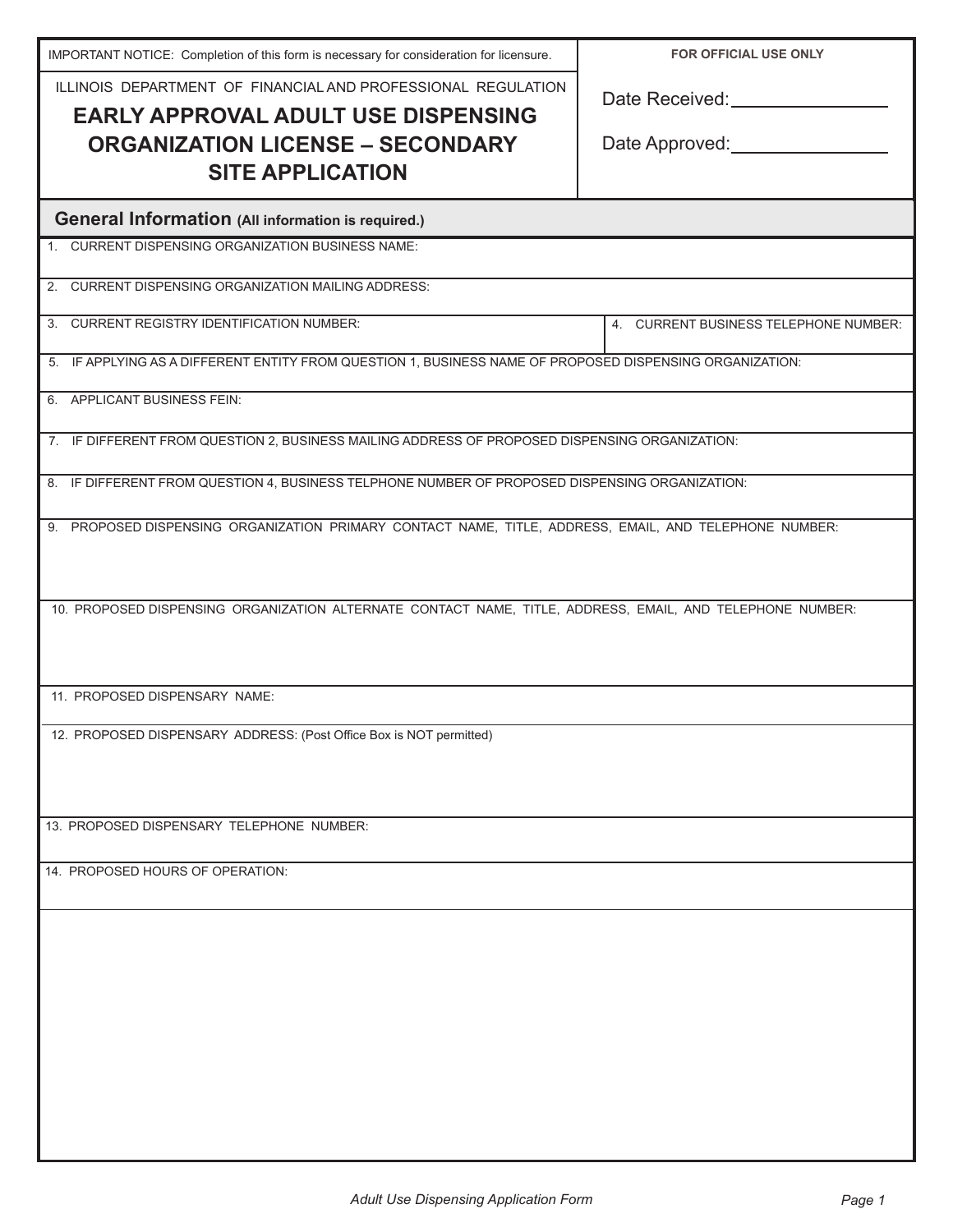Please identify which Social Equity Inclusion Plan the applicant will complete or, if opting to engage in an incubator or sponsorship program, will have made substantial steps toward completing by March 31, 2021:

> Contribution of 3% of total sales from June 1, 2018 to June 1, 2019, or \$100,000, whichever is less, to the Cannabis Business Development Fund;

 Contribution of 3% of total sales from June 1, 2018 to June 1, 2019, or \$100,000, whichever is less, to a cannabis industry training or education program at an Illinois community college as defined in the Public Community College Act;

 Donation of \$100,000 or more to a program that provides job training services to persons recently incarcerated or that operates in a Disproportionately Impacted Area as defined by the Act;

 Participation as a host in a cannabis business establishment incubator program approved by the Department of Commerce and Economic Opportunity, and in which the applicant agrees to provide a loan of at least \$100,000 and mentorship for at least a year to incubate a licensee that qualifies as a Social Equity Applicant;

 Participation in a sponsorship program for at least 2 years approved by the Department of Commerce and Economic Opportunity in which the applicant agrees to provide an interest-free loan of at least \$200,000 to a Social Equity Applicant.

**Mandatory Registration Exhibits: All exhibits must be tabbed and labeled with the exhibit letter and title. Number each page. (All information is required.)**

## **Exhibit A – Principal Officer Attestation Forms**

#### **Exhibit B – Relevant Zoning Ordinance**

If the law of the relevant locality does not directly address the operation of an adult use cannabis dispensary, please provide the applicable part(s) of the locality's law or regulations which establish that the operation of an adult use cannabis dispensary is legal in that locality.

## **Exhibit C – Notice of Proper Zoning Form and Documentation**

In addition to the Notice of Proper Zoning Form signed by the local jurisdiction, provide documentation of one of the following:

- Zoning approval;
- Conditional approval; or
- Status of a request for zoning approval from the local zoning office.

## **Exhibit D – Building Approval**

The applicant must also submit one of the following:

- Proof of building or land ownership;
- A contract demonstrating that sale of a building to the applicant is conditional upon preliminary approval of the location by the Division; or
- A written statement from the property owner or landlord certifying consent that the organization may operate a dispensary on the premises and a copy of the lease.

## **Exhibit E – Site Plan**

Provide a site plan drawn to scale of the proposed dispensary showing streets, traffic direction, sidewalks, trees, alleys, property lines, additional buildings on-site, parking areas and handicapped parking spaces, fences, exterior walled areas, garages, vehicle delivery access doors, hangars, security features, and outdoor areas as applicable. Provide a description of the proposed text or graphic materials to be visible on the exterior of the proposed dispensary.

## **Exhibit F – Floor Plan**

Provide a copy of the floor plan drawn to scale of the dispensary building. The floor plan shall at a minimum show and identify:

- 1. Layout and square footage of each room;
- 2. Overall square footage of the dispensary facility;
- 3. Name and function of each room;
- 4. Doorways or pathways between rooms;
- 5. Means of ingress and egress;
- 6. Location of restricted access areas;
- 7. Location of cannabis storage areas while the dispensary is open for business;
- 8. Location of cannabis storage areas while the dispensary is closed for business;
- 9. Location of the sink and refrigerator, if any;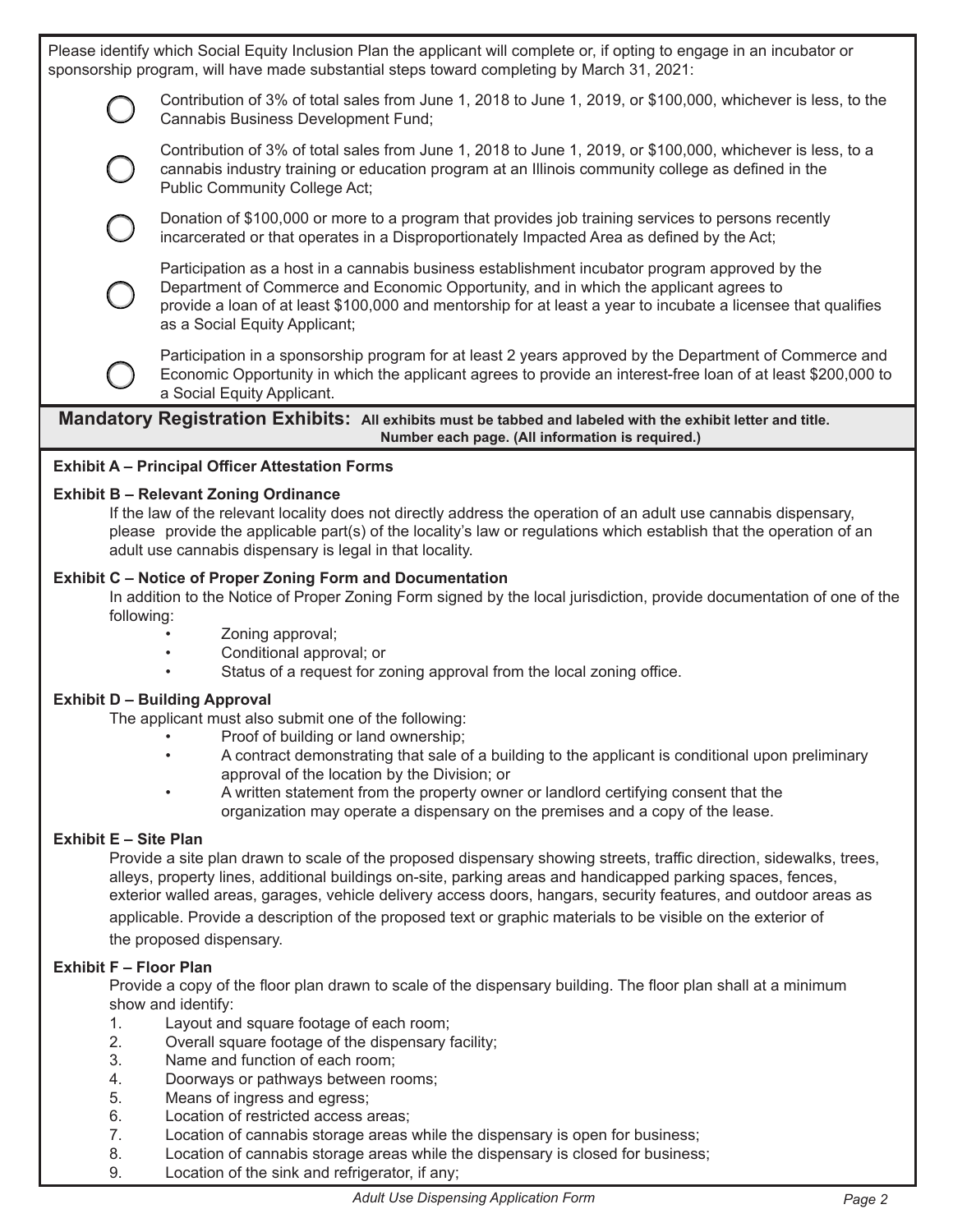# **Exhibit F – Floor Plan (Continued)**

- 10. Location and dimension of all safes or vaults that will be used to store cannabis, cannabis products or currency;
- 11. Location of each computer and cash register used for point of sale;
- 12. Location of fire exits;
- 13. Location of each toilet facility;
- 14. Location of a break room and personal storage lockers, if any;
- 15. Location of each video camera;
- 16. Location of each panic button and glass break; and
- 17. Location of natural and artificial lighting sources.

#### **Exhibit G – Operation and Management Practices Plan**

Provide an Operation and Management Practices Plan which contains, at a minimum:

- 1. A description of the services to be offered;
- 2. A description of the process of dispensing cannabis;
- 3. An inventory control system, a plan for working with transportation organizations to acquire cannabis, and a plan detailing how it will perform a physical inventory of all cannabis on a daily basis;
- 4 A description of the recordkeeping system and point of sale system;
- 5. A description of the applicant's security measures and system;
- 6. A detailed operations manual, including accessible business hours and safe dispensing;
- 7. A staffing plan that ensures adequate staffing, training and education;
- 8. A security plan, which may include a plan to contract with a private security contractor that is licensed under Section 10-5 of the Private Detective, Private Alarm, Private Security, Fingerprint Vendor, and Locksmith Act of 2004, and
- 9. A description of the air treatment system that will be installed to reduce odors.

## **Exhibit H – Bond or Escrow Account Information**

Provide evidence of compliance with the requirement to establish and maintain an escrow account or surety bond in the amount of \$50,000, with terms approved by the Division.

#### **Exhibit I – Table of Organization, Ownership and Control**

Provide a Table of Organization, Ownership and Control which identifies all principal officers and business entities that, through direct or indirect means, manage, own or control the interests and assets of the proposed dispensing organization. The Table of Organization, Ownership and Control shall also identify the following information:

- 1. The management structure including the name of each business entity, and the office or position held by each individual, and the percentage ownership interest of each individual and business entity. If the business entity has a parent company, the name of each parent company's principal officer(s) and their percentage of ownership interest must also be provided.
- 2. All business entities identified in the Table must be broken down to the individual level with each individual's title and ownership share, regardless of whether they meet the definition of Principal Officer.
- 3. If a business entity is a publicly traded company, the following information shall be provided:
	- The name and percentage of ownership of any individual who owns or exercises control of 5 percent or more of the voting shares of the entity;
	- The names and percentage of ownership of any individual who is related to each other and who together own or exercise control of 10 percent or more of the voting shares of the entity.
- 4. If a business entity identified in the Table is a limited liability company, provide a copy of the articles of organization and operating agreement, and list all individuals or business entities holding an ownership interest.
- 5. If a business entity identified in the Table is a corporation, provide a copy of the articles of incorporation, corporate resolutions if any, and list all individuals or business entities holding an ownership interest.
- 6. If a business entity identified in the Table is an unincorporated association, organization or not-for-profit organization, provide documents or agreements establishing its creation, ownership, profit sharing and liability.
- 7. If a business entity identified in the Table is a partnership, provide a copy of the partnership or joint venture documents. If there is no written agreement, provide a statement signed by all partners affirming there is no written agreement.